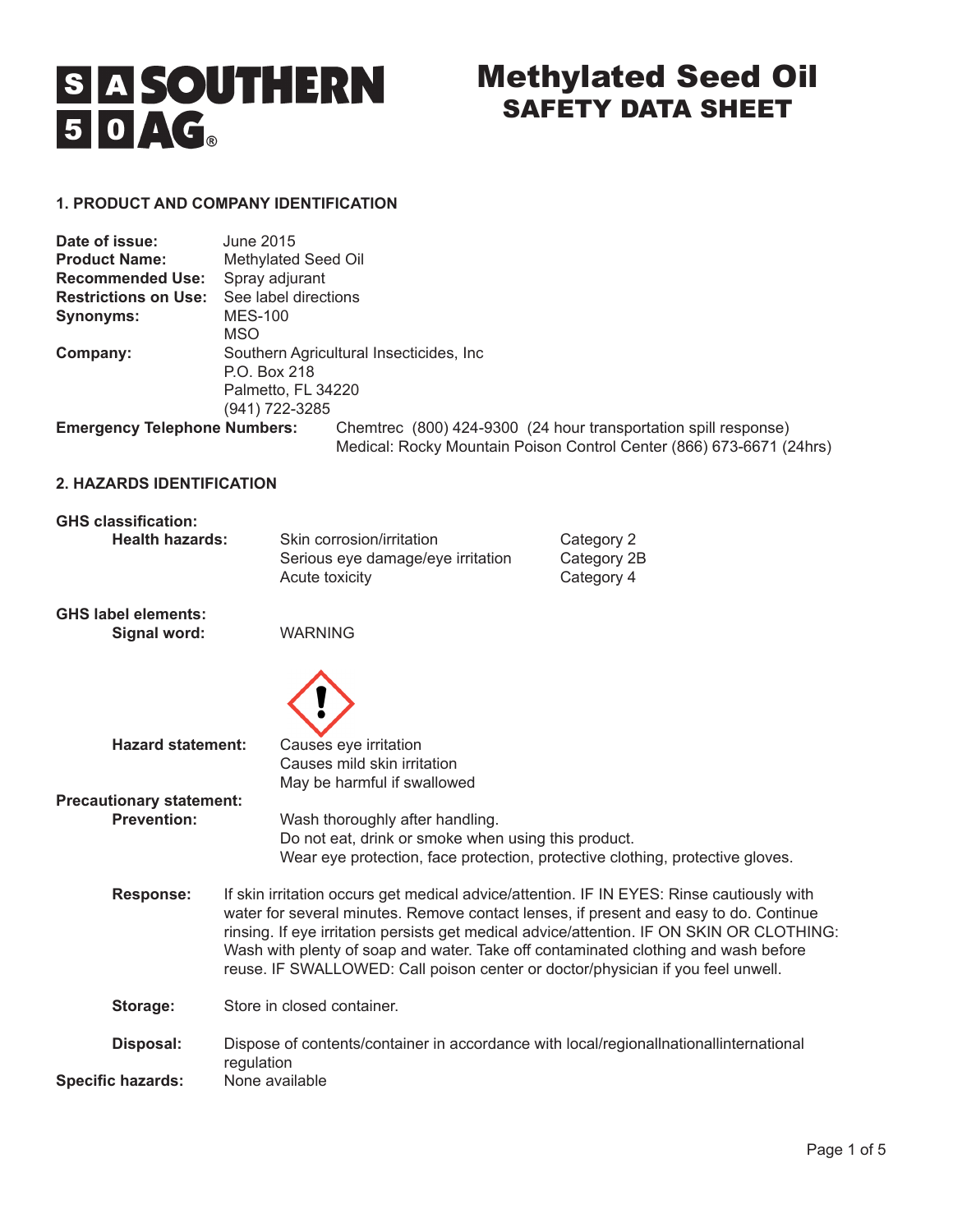# **3. COMPOSITION/INFORMATION ON INGREDIENTS**

| <b>Components</b><br>Methylated seed oil/<br>Surfactant Blend |                                                                                                                | <u>CAS No.</u><br>N/A | <b>Percent</b><br>100.00                                                                                                                                                                                            |
|---------------------------------------------------------------|----------------------------------------------------------------------------------------------------------------|-----------------------|---------------------------------------------------------------------------------------------------------------------------------------------------------------------------------------------------------------------|
| <b>4. FIRST AID MEASURES</b>                                  |                                                                                                                |                       |                                                                                                                                                                                                                     |
| <b>Eye Contact:</b>                                           |                                                                                                                |                       | Immediately flush eyes with water; remove contact lenses, if present, after the first 5 minutes, then<br>continue flushing eyes for at least 15 minutes. Call poison control center or doctor for treatment advice. |
|                                                               |                                                                                                                |                       | <b>Skin Contact:</b> Immediately flush skin with water while removing contaminated clothing and shoes. Get medical<br>attention if symptoms occur. Wash clothing before reuse.                                      |
| Inhalation:                                                   |                                                                                                                |                       | Move person to fresh air; If not breathing call 911 and give artificial respiration. Call poison control<br>center or doctor for treatment advice.                                                                  |
| Ingestion:                                                    | If swallowed, seek medical attention. Do not induce vomiting unless directed to do so by medical<br>personnel. |                       |                                                                                                                                                                                                                     |
| <b>5. FIRE FIGHTING MEASURES</b>                              |                                                                                                                |                       |                                                                                                                                                                                                                     |
| Suitable extinguishing media:                                 |                                                                                                                |                       | Foam solution, CO <sub>2</sub> , dry chemical, water spray, halon                                                                                                                                                   |

| Specific hazards arising from   | Can be dangerous when exposed to extreme heat and flame. Do not breathe    |
|---------------------------------|----------------------------------------------------------------------------|
| the chemical:                   | mist/vapors/spray.                                                         |
| <b>Protective equipment and</b> | Assure self-contained breathing apparatus is worn. Fight fire from upwind. |
| precautions for firefighters:   | Prevent runoff if possible.                                                |

### **6. ACCIDENTAL RELEASE MEASURES**

| <b>Personal Precautions:</b>      | Isolate area. Keep unnecessary and unprotected personnel from entering the area. Refer<br>to Section 7, Handling, for additional precautionary measures. Keep upwind of spill.<br>Spilled material may cause a Slipping hazard. Ventilate area of leak or spill. Use<br>appropriate safety equipment. For additional information, refer to Section 8, Exposure<br>Controls and Personal Protection. |
|-----------------------------------|-----------------------------------------------------------------------------------------------------------------------------------------------------------------------------------------------------------------------------------------------------------------------------------------------------------------------------------------------------------------------------------------------------|
| <b>Environmental Precautions:</b> | Prevent further leakage or spillage if safe to do so. Do not contaminate water.                                                                                                                                                                                                                                                                                                                     |
| <b>Methods for containment:</b>   | Stop the flow of material, if this is without risk. Collect and dispose of spillage as indicated<br>in section 13. Prevent entry into waterways, sewers, basements or confined areas.                                                                                                                                                                                                               |
| Methods for cleaning up:          | Pick up spills with absorbent material and place in suitable properly labeled containers.                                                                                                                                                                                                                                                                                                           |

# **7. HANDLING AND STORAGE**

- **Handling:** Wash hands and other exposed areas with mild soap and water before eating, drinking, or smoking and again when leaving work. Handle in accordance with good industrial hygiene and safety procedures.
- **Storage:** Store in a dry place. Store in original container. Do not store near food, foodstuffs, drugs or potable water supplies.

# **8. EXPOSURE CONTROLS/PERSONAL PROTECTION**

### **Occupational exposure limits:**

**Engineering controls:** Use engineering controls to maintain airborne level below exposure limit requirements or guidelines. If there are no applicable exposure limit requirements or guidelines, use only with adequate ventilation. Local exhaust ventilation may be necessary for some operations. The contract of the contract of the contract of the contract of the contract of the contract of the contract of the contract of the contract of the contract of the contract of the contract of the contract of th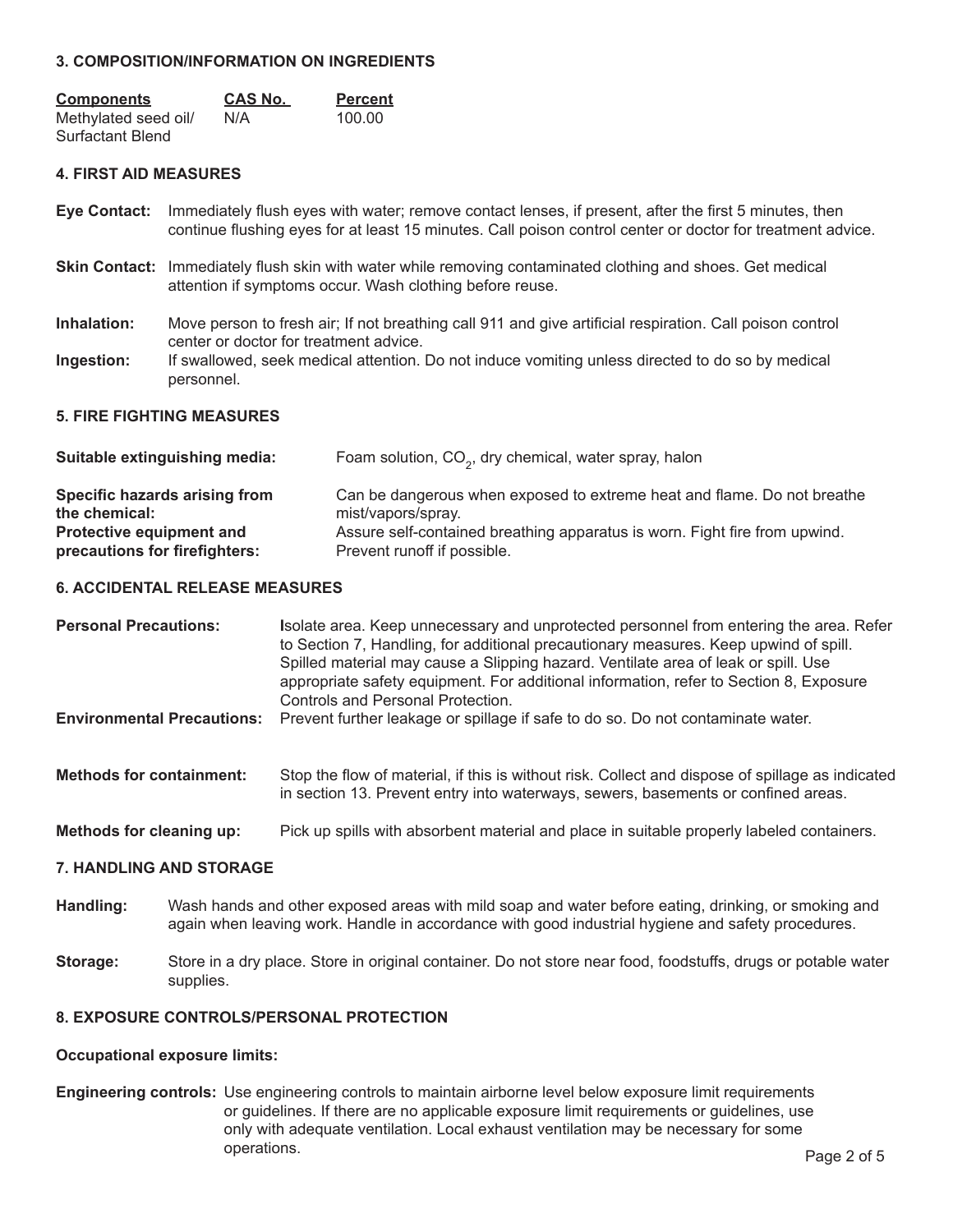| Eye/Face Protection: Use chemical goggles |                                                                                                                                                                                                                                                                                                                                                                                                     |
|-------------------------------------------|-----------------------------------------------------------------------------------------------------------------------------------------------------------------------------------------------------------------------------------------------------------------------------------------------------------------------------------------------------------------------------------------------------|
| <b>Skin Protection:</b>                   | Use protective clothing chemically resistant to this material. Selection of specific items<br>such as face shield, boots, apron, or full body suit will depend on the task. Safety<br>shower should be located in immediate work area. Remove contaminated clothing<br>immediately, wash skin area with soap and water, and launder clothing before reuse or<br>dispose of properly.                |
| <b>Hand protection:</b>                   | Use gloves chemically resistant to this material. Examples of preferred glove barrier<br>materials include: Neoprene, Nitrile/butadiene rubber ("nitrile" or "NBR"), or Polyvinyl<br>chloride ("PVC" or "vinyl").                                                                                                                                                                                   |
| <b>Respiratory Protection:</b>            | Respiratory protection should be worn when there is a potential to exceed the exposure<br>limit requirements or guidelines. If there are no applicable exposure limit requirements<br>or guidelines, use an approved respirator. Selection of air-purifying or positive-pressure<br>supplied-air will depend on the specific operation and the potential airborne<br>concentration of the material. |

# **9. PHYSICAL AND CHEMICAL PROPERTIES**

| <b>Physical state:</b>                             | Liquid                                     |
|----------------------------------------------------|--------------------------------------------|
| Color:                                             | Yellow to amber                            |
| Form:                                              | Liquid                                     |
| Odor:                                              | Ester odor                                 |
| <b>Odor threshold:</b>                             | Not available                              |
| pH:                                                | $6.0 - 8.0$                                |
| <b>Melting/freezing point:</b>                     | $32^{\circ}F$                              |
| <b>Boiling point:</b>                              | $275^{\circ}$ F                            |
| Flash point:                                       | $>200^\circ F$                             |
| <b>Evaporation rate:</b>                           | Not available                              |
| <b>Flammability:</b>                               | Not available                              |
| Flammability limits in air, lower:                 | Not available                              |
| Flammability limits in air, upper:                 | Not available                              |
| Vapor pressure:                                    | Not available                              |
| Vapor density:                                     | Not available                              |
| <b>Relative density:</b>                           | $0.88 - 0.92$ g/mL                         |
| Solubility:                                        | Emulsifies in water                        |
| <b>Octanol/water coefficient:</b>                  | Not available                              |
| Auto-ignition temperature:                         | Not available                              |
| <b>Decomposition temperature:</b>                  | Not available                              |
| <b>Viscosity:</b>                                  | Not available                              |
| <b>10. STABILITY AND REACTIVITY</b>                |                                            |
| <b>Chemical stablilty/instablilty:</b>             | Stable at typical use temperatures         |
| <b>Conditions to avoid:</b>                        | Avoid extreme temperatures and open flames |
| Incompatible materials:                            | Strong oxidizers                           |
| <b>Possibility of hazardous reactions:</b>         | Will not occur                             |
| Hazardous decomposition products: Oxides of carbon |                                            |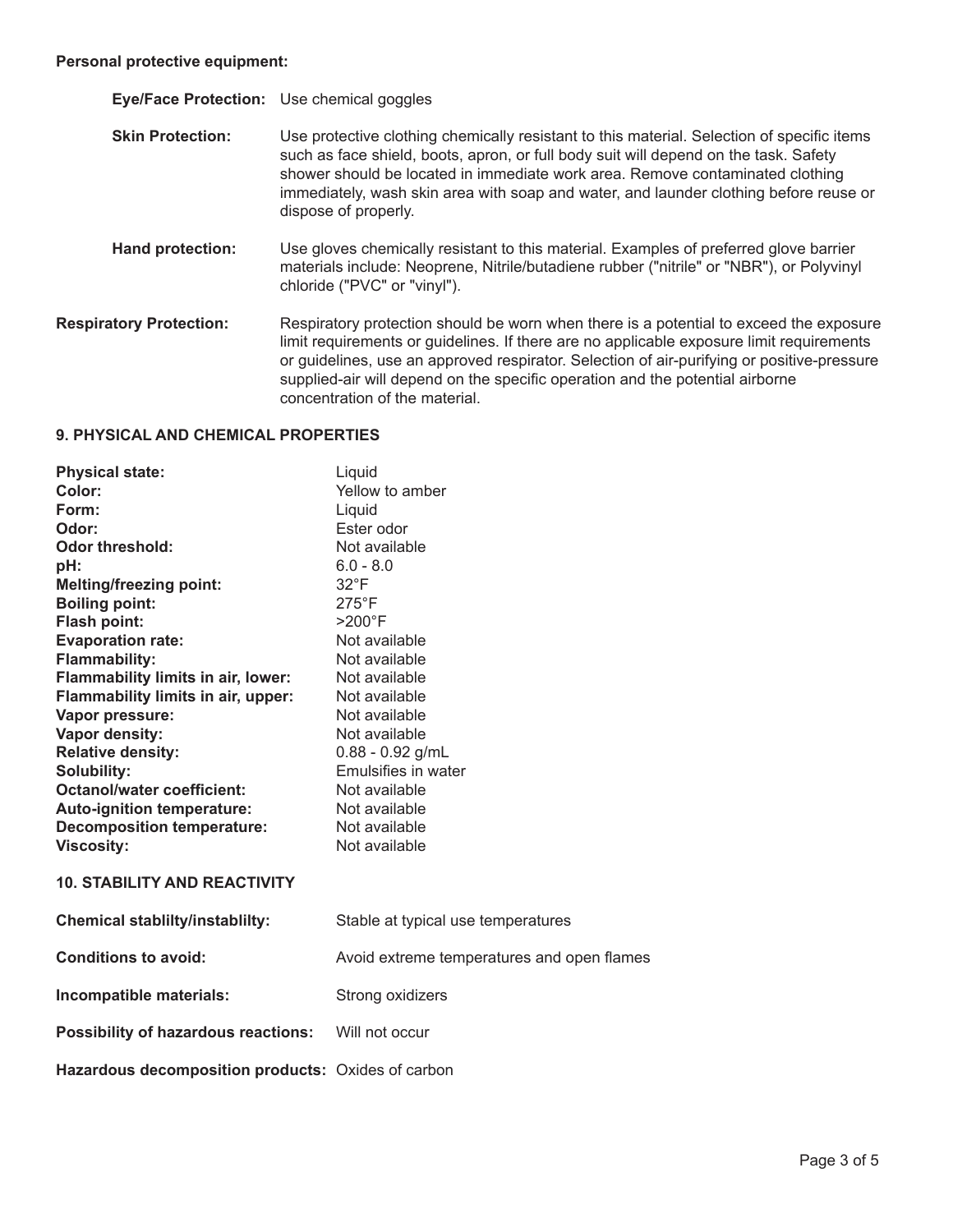# **11. TOXICOLOGICAL INFORMATION**

# **Toxicology data:**

| <b>Components:</b>                 | Test results:                                                      |             |
|------------------------------------|--------------------------------------------------------------------|-------------|
| Methylated seed oil and            | Acute oral $LD_{50}$ (rat):                                        | >5000 mg/kg |
| Surfactant blend                   | Acute dermal $LD_{50}$ (rabbit):                                   | >5000 mg/kg |
| <b>Routes of exposure:</b>         | Skin contact, eye contact, ingestion                               |             |
| <b>Acute effects:</b>              | Mild skin irritation. Eye irritation. May be harmful if swallowed. |             |
| Sensitization:                     | No data available                                                  |             |
| <b>Chronic effects:</b>            | No data available                                                  |             |
| Carcinogenicity:                   | No data available                                                  |             |
| <b>Mutagenicity:</b>               | Non-mutagenic for bacteria and/or yeast                            |             |
| <b>Reproductive effects:</b>       | No data available                                                  |             |
| Tetragenicity:                     | No data available                                                  |             |
| Epidemiology:                      | No data available                                                  |             |
| <b>Skin corrosion/irritation:</b>  | Causes mild skin irritation                                        |             |
| Serious eye damage/eye irritation: | Causes eye irritation                                              |             |
| Specific target organ toxicity-    |                                                                    |             |
| single exposure:                   | Not classified                                                     |             |
| Specific target organ toxicity-    |                                                                    |             |
| repeated exposure:                 | Not classified                                                     |             |
| <b>Other information:</b>          | Not available                                                      |             |
| <b>12. ECOLOGICAL INFORMATION</b>  |                                                                    |             |

# **Ecotoxicological data:**

| <b>Components:</b>                    | <u>Test results: </u>                                                            |                                        |  |  |
|---------------------------------------|----------------------------------------------------------------------------------|----------------------------------------|--|--|
| Methylated seed oil and               | $LC_{50}$ Algae:                                                                 | No data available                      |  |  |
| Surfactant blend                      | $EC_{50}$ Daphnia:                                                               | No data available                      |  |  |
|                                       | $LC_{50}$ Fish:                                                                  | No data available                      |  |  |
| Persistence and degradability:        |                                                                                  | Not established                        |  |  |
| <b>Bioaccumulation:</b>               |                                                                                  | Not established                        |  |  |
| <b>Mobility in soil:</b>              |                                                                                  | Not available                          |  |  |
| Other adverse effects:                |                                                                                  | Avoid release to open bodies of water. |  |  |
| <b>13. DISPOSAL CONSIDERATIONS</b>    |                                                                                  |                                        |  |  |
| <b>Disposal methods:</b>              | Dispose of in accordance with label instructions and all applicable regulations. |                                        |  |  |
| <b>Contaminated packaging:</b>        | Dispose of in accordance with applicable federal, state and local regulations.   |                                        |  |  |
| <b>14. TRANSPORT INFORMATION</b>      |                                                                                  |                                        |  |  |
| In accordance with ICAO/IATA/DOT/TDG: |                                                                                  |                                        |  |  |
| <b>UN</b> number:                     | Not regulated                                                                    |                                        |  |  |
| UN proper shipping name:              | Agricultural spray adjuvant, liquid, N.O.S.                                      |                                        |  |  |
| <b>Transport hazard classes:</b>      | Not regulated                                                                    |                                        |  |  |